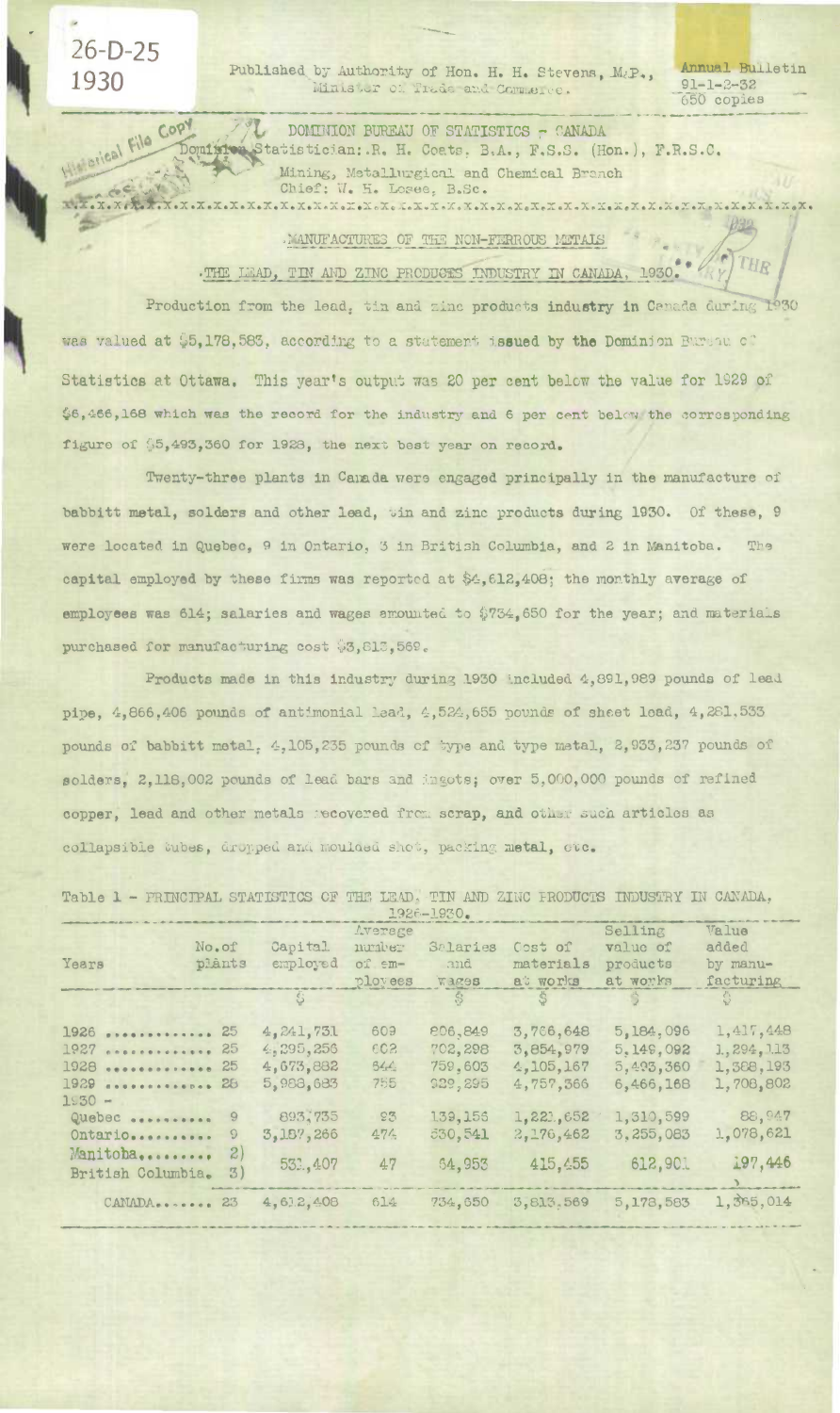|                                                                      |  | $-2-$ |  |  |
|----------------------------------------------------------------------|--|-------|--|--|
| Table 2 - MPLOYEES, SALERIES AND WACES, BY PROVINCES, 1929 and 1930. |  |       |  |  |

|                            | wheree number of subrovees |                         |         |                                   |       | Salaries and wages |              |         |  |
|----------------------------|----------------------------|-------------------------|---------|-----------------------------------|-------|--------------------|--------------|---------|--|
|                            | Salaried<br>Wage-          |                         |         |                                   |       |                    |              |         |  |
|                            |                            | employees               | earners |                                   |       | Salaries           | Wages        | Total   |  |
|                            |                            | Male Female             | Male    | Female                            | Total |                    | $\mathbb{S}$ |         |  |
|                            |                            |                         |         |                                   |       |                    |              |         |  |
| 1929                       |                            |                         |         |                                   |       |                    |              |         |  |
| Quebec                     | 24                         | 12                      | 74      | $\begin{array}{cc} 1 \end{array}$ | 111   | 94,749             | 106,888      | 201,637 |  |
| Ontario                    | 67                         | 45                      | 397     | 92                                | 489   | 154,003            | 510,967      | 664,970 |  |
| Manitoba                   | 6                          | 2                       | 15      | $6 - 6$                           | 23    | 13,666             | 16,436       | 30,102  |  |
| British Columbia           | 3                          | $\mathbf{2}$            | 15      | $\bullet$ $\bullet$               | 20    | 8,426              | 24,160       | 32,586  |  |
| CANADA 100                 |                            | 61                      | 501     | 93                                | 755   | 270,844            |              |         |  |
|                            |                            |                         |         |                                   |       |                    | 658,451      | 929,295 |  |
| 1930                       |                            |                         |         |                                   |       |                    |              |         |  |
| Quebec                     | 22                         | 9                       | 62      | $\bullet$ $\bullet$               | 93    | 78,867             | 60,289       | 179.156 |  |
| Ontario                    | 41                         | 26                      | 316     | 91                                | 474   | 145,704            | 384,837      | 530,541 |  |
| Manitoha )                 | g                          |                         |         |                                   |       |                    |              |         |  |
| British Columbia)          |                            | 5                       | 33      | $\bullet$                         | 47    | 23,715             | 41,238       | 64,953  |  |
|                            |                            |                         |         |                                   |       |                    |              |         |  |
| CANADA, I.                 | 72                         | 40                      | 411     | 91                                | 614   | 248,286            | 486,364      | 734,650 |  |
| $\mathcal{R}^{\text{max}}$ |                            | the dealership de total |         |                                   |       |                    |              |         |  |

# Table 3 - FUEL AND ELECTRICITY USED, 1929 and 1930.

×

|                                     |                   | 9         | 29           | $\Omega$  | 30            |  |
|-------------------------------------|-------------------|-----------|--------------|-----------|---------------|--|
| Kind                                | Unit of           |           | Cost at      |           | Cost at       |  |
|                                     | measure           | Quantity  | <b>WOTK8</b> | Quantity  | works         |  |
|                                     |                   |           |              |           | $\frac{5}{2}$ |  |
| Bituminous coal - Canadianshort ton |                   | 1,324     | 9,938        | 373       | 2,708         |  |
|                                     | Importedshort ton | 1,417     | 8,469        | 1,765     | 10.647        |  |
| Anthracite coal short ton           |                   | 89        | 1,295        | -38       | 592           |  |
| Coke short ton                      |                   | 637       | 5,906        | 568       | 4,704         |  |
| Gasoline Imp. gal.                  |                   | 270       | 62           | 496       | 122           |  |
| Kerosene  Imp. gal.                 |                   | 98        | 45           | 147       | 30            |  |
|                                     |                   | 33 914    | 29,248       | 290,201   | 22,644        |  |
|                                     |                   | 36        | 432          | 36        | 388           |  |
| Gas - Manufactured  Mi cu.ft.       |                   | 5,107     | 5,104        | 5,927     | 5,257         |  |
| Electricity purchased  K.W.H.       |                   | 1,970,606 | 38,459       | 1,776,781 | 30,980        |  |
| TOTAL  -                            |                   | 114       | 98,958       | 44.4      | 78.147        |  |

Table 4 - POWER ETPLOYED, 1929 and 1930.

|                            |    | Total h.p.          |           | Total h.p.          |  |
|----------------------------|----|---------------------|-----------|---------------------|--|
| Description                |    | Number according to |           | Number according to |  |
|                            | of | manufacturers'      |           | of manufacturers'   |  |
|                            |    | units rating        |           | units rating        |  |
|                            |    |                     |           |                     |  |
| Steam engines and turbines |    | 20                  | $- - - -$ | 0.0.0               |  |
| Total primary power        |    | 20                  | $- 0.00$  |                     |  |

| Electric motors rut by purchased power.            | 238 | 3.130 | 231 | 2.729 |
|----------------------------------------------------|-----|-------|-----|-------|
|                                                    |     |       |     |       |
|                                                    |     |       |     |       |
| Total power employed 239                           |     | 3.150 | 231 | 2.729 |
|                                                    |     |       |     |       |
| $theta = 1 + E$ <i>MARTINTATA TRUE 1000 - 1000</i> |     |       |     |       |

Table 5 - MATERIAIS USED, 1929 and 1930.

|                                                           | Unit of 1 9 2 9                                                                           |                   | 1930                   |                    |
|-----------------------------------------------------------|-------------------------------------------------------------------------------------------|-------------------|------------------------|--------------------|
|                                                           | measure Quantity                                                                          | Value             | Quantity               | Value              |
| Antimony regulus -                                        |                                                                                           |                   |                        |                    |
| From England  lb.                                         | 91, 123                                                                                   | 9,265             | 96,239                 | 8,804              |
| From United States1b.                                     | 188,828                                                                                   | 16,353            | 492,503                | 19,590             |
| From other countriesb.                                    | 507,559                                                                                   | 40,048            | 258,052                | 14,544             |
|                                                           |                                                                                           |                   |                        |                    |
| Lead, pig -<br>From England lb. 24,947                    |                                                                                           | 1,584             | 25,594                 | 1,410              |
| From United States                                        | 65,171                                                                                    | 4.004             | 272,782                | 13,785             |
| From other countries 1b. 16,617,231                       |                                                                                           | 1,056,009         | 12,980,616             | $77\frac{1}{2}491$ |
| Spelter D.                                                | 398,931                                                                                   | 40,036            | 178, 182               | 9,044              |
| Tin - pig, straits1b.                                     | 1,789,403                                                                                 | 865,170           | 1,324,813              | 478,911            |
| Pig, other brandslb.                                      | 1,455,659                                                                                 | 674,690           | 1,430,809              | 474,992            |
| Other metals, including scrap -<br>Alloys, white metallb. | 1,698,630                                                                                 |                   |                        |                    |
| AhuminiumD.                                               | 374,900                                                                                   | 85,794<br>103,264 | 8, 257, 253<br>371,882 | 514,736<br>142,078 |
| Brass                                                     | 1,368,217                                                                                 | $15^\circ, 171$   | 725,775                | 65,649             |
| Copper                                                    | 2,454,790                                                                                 | 380,695           | 1,758,532              | 238, 187           |
| Nickelss D.                                               | 145,967                                                                                   | 42,700            | 119,245                | 30,974             |
| Lead D.                                                   | 2,579,930                                                                                 | 193,937           | 5,050,000              | 181,497            |
| ZincD.                                                    | 468,929                                                                                   | 22,643            | 561,092                | 27,779             |
| Other D.                                                  | 7,062,059                                                                                 | 554,598           | 1,001,111              | 87, 7.4            |
| Shipping containers<br>All other materials                | $\begin{array}{c c} \hline \textbf{a} & \textbf{a} & \textbf{b} & \textbf{a} \end{array}$ | 48,404            | 0.0001                 | 15,924             |
|                                                           | $0.9 - 0.$                                                                                | 454,001           | 0.00                   | 705,430            |
|                                                           | $8.4 - 4.$                                                                                | 4,757,366         | 0.0.0                  | 3,813,569          |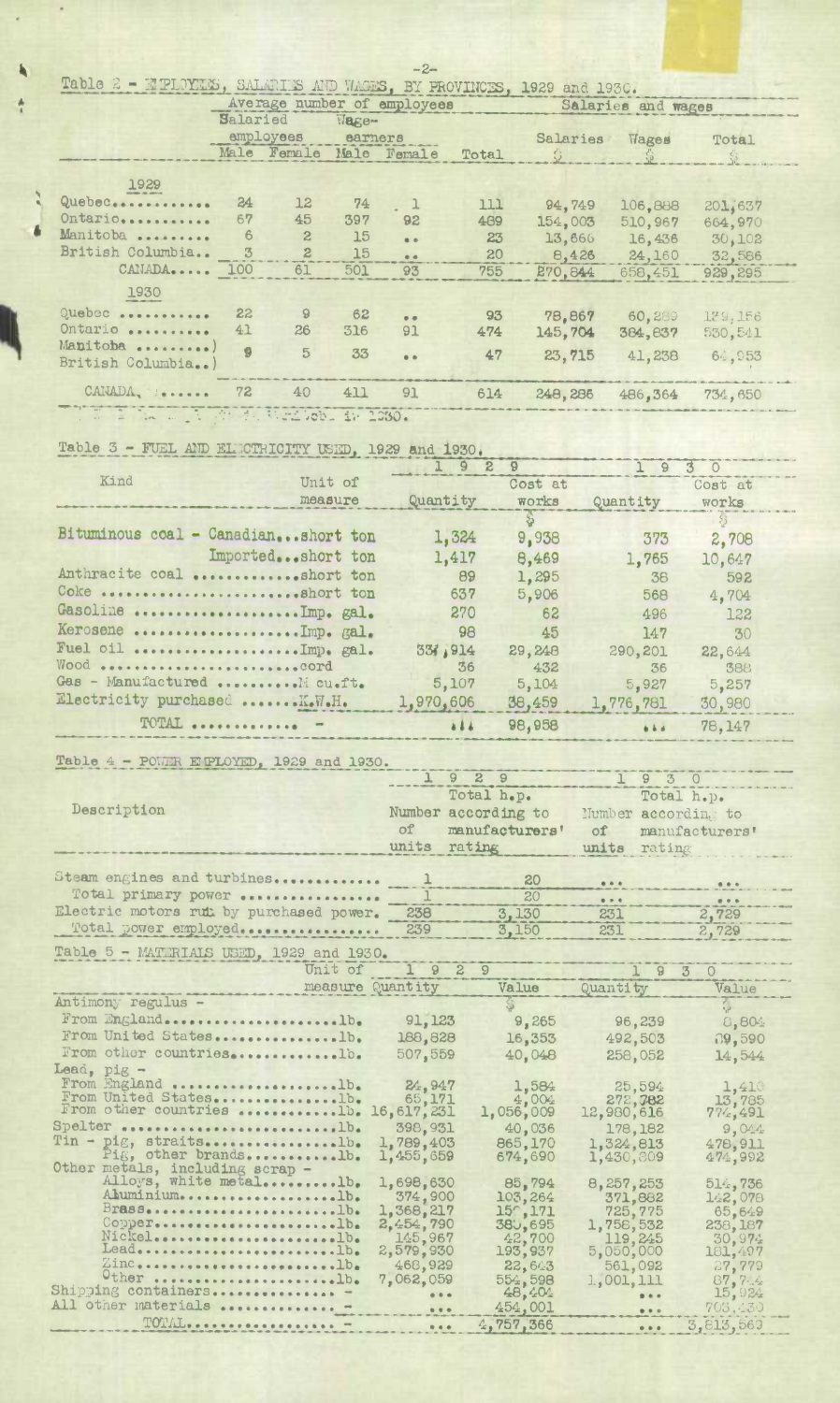| Luble o - Intertio Marie, 1929 and 1950.     |         |                         |           |                               |              |
|----------------------------------------------|---------|-------------------------|-----------|-------------------------------|--------------|
|                                              | Unit    | $1 \theta$              | 29        | 1930                          |              |
| Products                                     | of      |                         |           |                               |              |
|                                              | measure | Quantity                | Value     | Quantity                      | Valuo        |
|                                              |         |                         |           |                               | $\mathbb{S}$ |
|                                              |         |                         | 721,596   | 4, 281, 533                   | 597,794      |
| Castings - Alloys, white metallb. 1,708,267  |         |                         | 188, 165  | 344,045                       | 60,448       |
| Aluminum 1b. 35,391                          |         |                         | 8,399     | 18,562                        | 3,171        |
|                                              |         |                         |           | 788,874                       | 103,974      |
| Erass 1b.) 2,274,324                         |         |                         | 416, 144  | 76,888                        | 17,933       |
| Other 1b, 227,728                            |         |                         | 73,683    | 127,432                       | 46,657       |
| Lead - Bars and ingots 2,703,224             |         |                         | 185,646   | 2,118,002                     | 117,792      |
| Pipe 1b. $4,440,107$                         |         |                         | 398,802   | 4,891,989                     | 443,253      |
| Sheet 1b. 2,944,817                          |         |                         | 263,046   | 4,524,655                     |              |
| Traps and fittingsD.                         |         | 527,475                 | 101,208   | 374,429                       | 61,890       |
| Antimonial lead 1b. 5,611,990                |         |                         | 374,907   | 4,866,406                     | 270, 253     |
| Refined metals - Copper1bl $2,527,142$       |         |                         | 400, Seit | 1,673,732                     | 216,104      |
| Lead lb.                                     |         | 769,539                 | 51,917    | 2,407,010                     | 127,453      |
| Tin lb. 90,181                               |         |                         | 40,327    | 174,317                       | 53,370       |
| $Zinc$ b.                                    |         | 360,628                 | 24,496    | 413,558                       | 23,696       |
| Other 1b. 1,444,358                          |         |                         | 248,763   | 36,225                        | 13,445       |
| Sorap sold D.                                |         | 674,530                 | 55,901    | 572,541                       | 26,994       |
| Soldersb. 3,296,576                          |         |                         | 814, 101  | 2,933,237                     | 581,386      |
| Type and type metal 1b. $4,094,203$          |         |                         | 425,438   | 4,105,235                     | 401,042      |
| All other products $(x)$                     |         | $\bullet\bullet\bullet$ | 1,672,686 | $8 - 8 - 8$                   | 1,579,334    |
| <b>TOTAL</b><br><b><i><u><u></u></u></i></b> |         | $\frac{1}{2}$           | 6,466,168 | $\bullet$ $\bullet$ $\bullet$ | 5,178,583    |

ŗХ,

(x) Includes collapsible tubes, dropped and moulded shot, packing metal, etc.

DIRECTORY OF FIRMS INCLUDED IN THE LEAD, TIN AND ZINC PRODUCTS INDUSTRY IN CANADA, 1930.

Name of Firm

QUEBEC -

Dominion Metal Co. Ltd. Dominion Smelting and Refining Cc. Ltd. Eagle Smelting and Refining Works Ltd. Liberty Smelting Works Magnolia Metal Co. of Canada, Ltd. Metal Smelters and Refiners Ltd.<br>Mount Royal Metal Company, Ltd.<br>Robertson Lead Mfg., The, Co. Ltd. Steel Company of Canada

### ONTARIO -

Canada Foils Limited Canadian Hanson & Van Winkle Co. Ltd. Collapsible Tubes & Containers, Ltd. Frankel Brothers, Ltd. Hoyt Metal Co. of Canada, Ltd. and Canada Modern Machine Co. Ltd. Moore Type Foundry Rahn Metals Ltd. Spooner Copperine Company, Ltd.

## MANITORA -

Canada Metal Co. Union Metal. Co.

BRITISH COLUMBIA -Canada Metal Co. Great Western Smelting Co. Itd. Shivlock-Jackson Ltd.

#### Location of Plant

108A Frontenac St., Sherbrooke Marien Ave., Montreal East 400 Richmond St., Montreal 267-271 Prince St., Montreal 2028 Manufacturers St., Montreal 65 Prince St., Montreal 1205 Mill.St., Montreal 6251 Lafontaine St., Montreal 2320 Notre Dame St. W., Montreal

7 Fraser Ave., Toronto 15-25 Morrow Ave., Toronto 95 Sterling Rd., Toronto Don Roadway and Eastern Ave., Toronto 721 Eastern Ave., Toronto 344 Queen St., Ottawa 88 Richmond St. W., Toronto Regina and Stanley Sts., North Bay Port Hope

CO1 Chambers St., Winnipeg 405 Langside St., Winnipeg

1428 Granville St., Vancouver 310 Prior St., Vancouver<br>341 Pender St. W., Vancouver